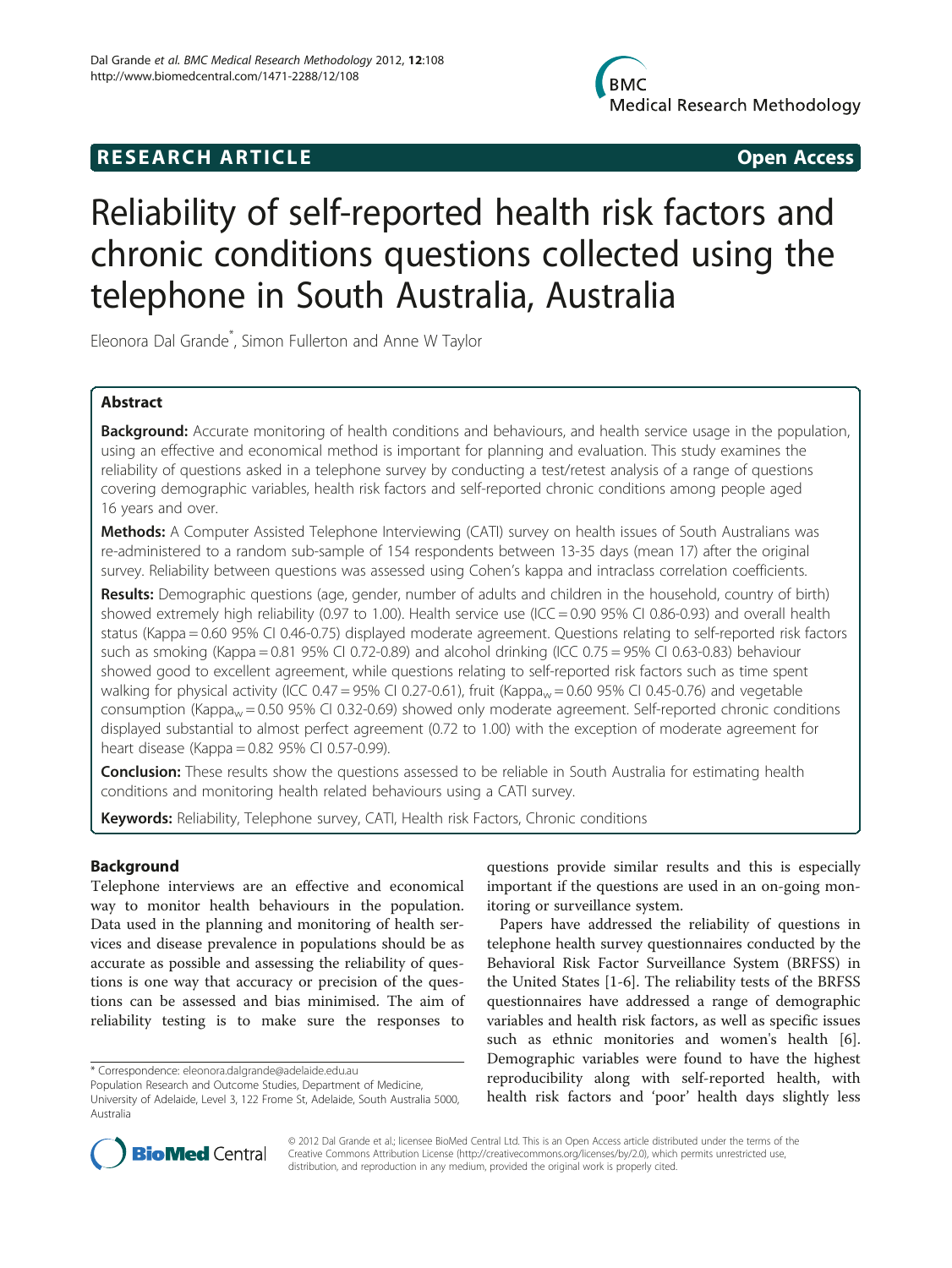reliable although still at an acceptable level [\[1-](#page-8-0)[5](#page-9-0)]. Knowledge or attitudinal variables were found to have lower reliability [[2\]](#page-8-0).

There remains a paucity of published reliability studies of Australian telephone health survey questionnaires to date. We previously published a reliability study of a telephone survey of South Australians (SA) in 1997 [\[7](#page-9-0)], and reported comparable findings to the BRFSS. Demographic questions showed the highest reproducibility, questions regarding health risk factors, such as smoking and alcohol consumption, showed substantial to almost perfect agreement, while chronic conditions variables were substantially reproducible where prevalence estimates were not close to zero. In addition, Brown et al [[8\]](#page-9-0) assessed reliability and validity of the Active Australia physical activity questionnaire and other physical activity measures and reported moderate to high levels of agreement. Nutrition questions administrated by selfcompletion have also been tested with the General Nutrition Knowledge Questionnaire having high test-re-test reliability [\[9](#page-9-0)]. Other relevant Australian studies have focused on children [[10-13\]](#page-9-0), older people [\[14,15\]](#page-9-0), and on specific patient types (eg cataract) [[16](#page-9-0)].

The South Australian Monitoring and Surveillance System (SAMSS) [[17\]](#page-9-0), is a chronic disease and risk factor surveillance system operated by the South Australian Department of Health. The aim of this study is to compare the reliability of questions asked in the SAMSS by conducting a test/retest analysis of a range of questions covering demographic variables, health risk factors and chronic conditions variables among people aged 16 years and over.

## Methods

## Study design

SAMSS is designed to systematically monitor the trends of diseases, health related problems, risk factors and other health services issues for all ages over time for the SA health system. This is a telephone monitoring system using the Computer Assisted Telephone Interview (CATI) method to detect emerging trends, to assist in the planning and evaluation of health policies and programs, and to assess progress in primary prevention activities. Data collected includes demographics, health risk and protective factors and chronic conditions.

Interviews are conducted on a minimum of 600 randomly selected people (of all ages) each month. All households in SA with a telephone connected and the telephone number listed in the Electronic White Pages (EWP) are eligible for selection in the sample. A letter introducing the survey is sent to the selected household and the person with the last birthday is chosen for interview. There are no replacements for non-respondents. Up to ten call backs are made to the household to interview the selected persons. Interviews are conducted by trained health interviewers.

Data are weighted by area (metropolitan/rural), age, gender and probability of selection in the household to the most recent SA population data so that the results are representative of the SA population. For participants aged less than 16 years, data are collected from an adult in the household, who has been nominated by a household member as the most appropriate person to answer questions on the child's behalf.

#### Test/retest study design

For this test/retest study, respondents were eligible to participate if they answered yes to being asked if they could be re-contacted to obtain further information regarding a health issue or in the event of a serious public health problem  $(n = 567)$  and aged 16 years and over  $(n = 551)$ . The retest was conducted on a random sample of the eligible participants from 2009 November's SAMSS survey ( $n = 495$ ). Based on the literature [\[3](#page-8-0),[7](#page-9-0),[18](#page-9-0)] and costs, at least a third of the eligible sample would be approached for re-interview to obtain a sample size of at least 150 interviews. Call-back interviews started 14 days after the first interview with a mean 16.8 days, range 13 to 35 days. The same intensity that was used to contact participants for the first interview was used to contact the second time.

For the test/retest study, a selection of questions was asked of respondents (Table [1\)](#page-2-0). Demographic variables included age, sex, country of birth [[19\]](#page-9-0), number of people living in the household aged 16 years and over, and aged 15 years or less. Health-related variables included current health status (SF1), risk and protective behaviours (body mass index [\[20](#page-9-0)] derived from height and weight, smoking status, alcohol consumption [\[21](#page-9-0)], nutrition intake, walking), and self-reported conditions (ever had high blood pressure or cholesterol, cardiovascular disease, asthma, osteoporosis, arthritis or diabetes).

The initial interviews took an average of 19 minutes (range 3 to 42 minutes) and each test/retest interviews took an average of 5 minutes (range 3 to 11 minutes).

## Data analyses

Response rates were calculated for both surveys. Those who participated in the test/retest study were compared to the initial sample of SAMSS participants aged 16 years and over. For each categorical variable, the observed agreement (percentage of respondents who agree with themselves) and expected agreement (percentage of respondent who agree with themselves which would be expected by chance) was calculated. Cohen's kappa statistic (κ)  $[22,23]$  $[22,23]$  was used to calculate reliability for categorical variables; weighted kappa  $(\kappa_w)$  [\[24](#page-9-0)] was used for ordinal variables (eg. alcohol risk) with user-defined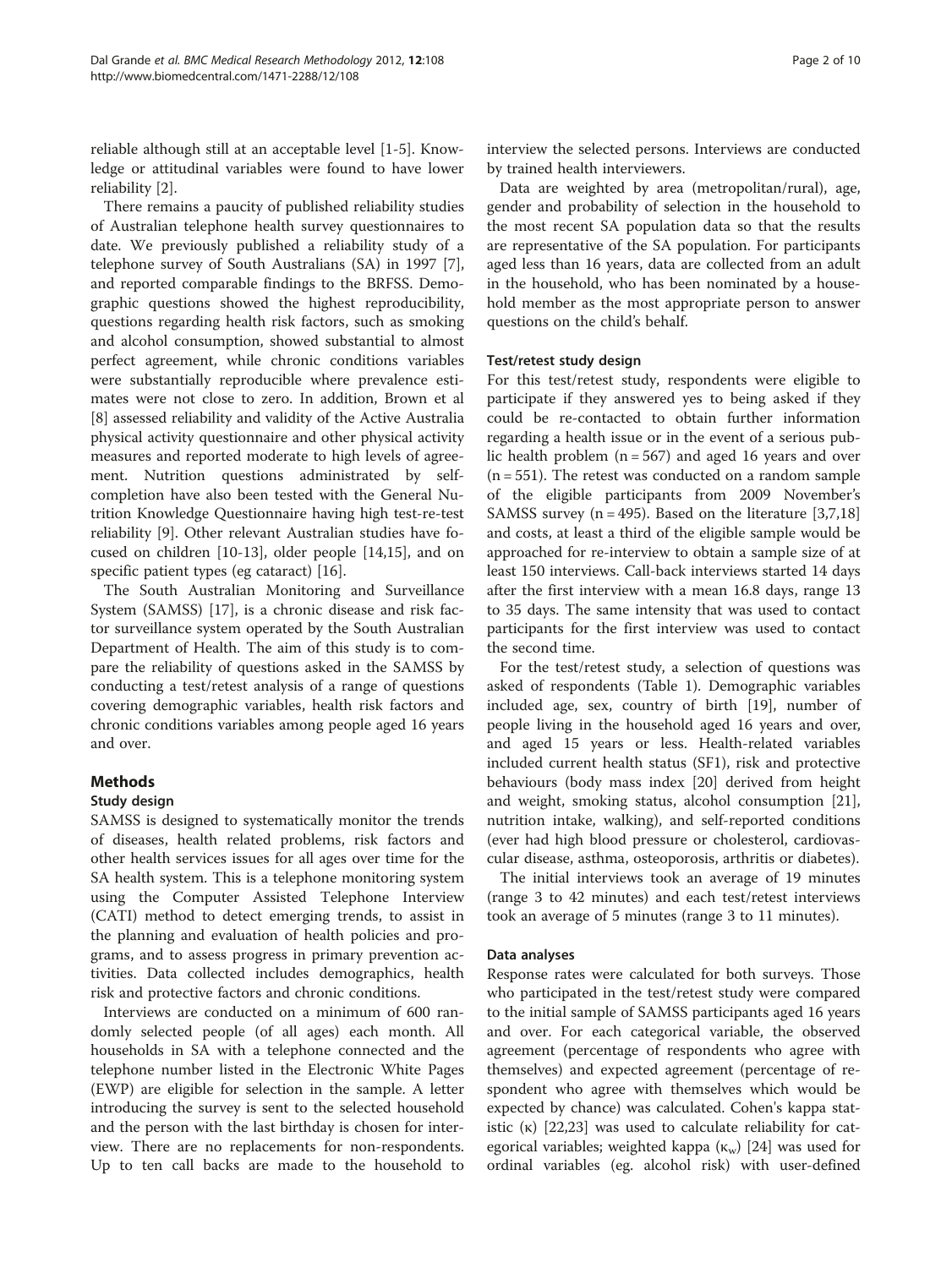<span id="page-2-0"></span>

| Table 1 Socio-demographic, risk factor and self-reported chronic conditions questions                                                                                                        |                                                                                                                                                                      |
|----------------------------------------------------------------------------------------------------------------------------------------------------------------------------------------------|----------------------------------------------------------------------------------------------------------------------------------------------------------------------|
| Questions                                                                                                                                                                                    | <b>Response categories</b>                                                                                                                                           |
| Including yourself how many people aged 16 years and over live in<br>this household?                                                                                                         |                                                                                                                                                                      |
| How many children (including babies) under 16 years live in<br>your household?                                                                                                               |                                                                                                                                                                      |
| In which country [were you / was child's name] born?                                                                                                                                         |                                                                                                                                                                      |
| In general, would you say [your] health is:                                                                                                                                                  |                                                                                                                                                                      |
| Excellent ; Very good; Good; Fair; Poor                                                                                                                                                      |                                                                                                                                                                      |
| In the last 12 months, how many times have you used a<br>general practitioner in South Australia?                                                                                            |                                                                                                                                                                      |
| Have you ever been told by a doctor that you have diabetes?                                                                                                                                  |                                                                                                                                                                      |
| Have you ever been told by a doctor that you have asthma?                                                                                                                                    |                                                                                                                                                                      |
| Have you ever been told by a doctor that you have had any<br>of the following conditions?                                                                                                    | Heart attack; Angina; Heart disease; Stroke; None of the above                                                                                                       |
| Have you ever been told by a doctor that you have arthritis?                                                                                                                                 | Yes, Osteoarthritis; Yes, Rheumatoid Arthritis; Yes, Juvenile<br>Rheumatoid Arthritis (JRA); Yes, other (specify); No, don't have<br>arthritis; Yes, don't know type |
| Have you ever been told by a doctor that you have osteoporosis?                                                                                                                              |                                                                                                                                                                      |
| Have you ever been told by a doctor or a nurse that you have<br>high blood pressure?                                                                                                         |                                                                                                                                                                      |
| Have you ever been told by a doctor or a nurse that you have<br>high cholesterol?                                                                                                            |                                                                                                                                                                      |
| What is your height without shoes? (Centimetres or Feet : Inches)                                                                                                                            |                                                                                                                                                                      |
| What is your weight? (Undressed in the morning)? (Kilograms (Kg)<br>or Stones : Pounds)                                                                                                      |                                                                                                                                                                      |
| In the last week, how many times have you walked continuously, for<br>at least 10 minutes, for recreation, exercise or to get to or from places?                                             |                                                                                                                                                                      |
| What do you estimate was the total time that you spent walking in<br>this way in the last week?                                                                                              |                                                                                                                                                                      |
| The following questions are about tobacco smoking. This includes<br>cigarettes, cigars and pipes. Which of the following best describes<br>your home situation?                              | My home is smoke free (includes smoking is allowed outside);<br>People occasionally smoke in the house; People frequently<br>smoke in the house                      |
| Which of the following best describes your smoking status?                                                                                                                                   | I smoke daily; I smoke occasionally; I don't smoke now but I used<br>to; I've tried it a few times but never smoked regularly; I've<br>never smoked                  |
| How often do you usually drink alcohol?                                                                                                                                                      |                                                                                                                                                                      |
| A Standard Drink is equivalent to a schooner or midi of full strength beer,<br>a glass of wine or a nip of spirits. On a day when you drink alcohol, how<br>many drinks do you usually have? |                                                                                                                                                                      |
| How many serves of vegetables [do you] usually eat each day? A 'serve' is<br>1/2 cup cooked vegetables or 1 cup of salad.                                                                    |                                                                                                                                                                      |
| How many serves of fruit [do you] usually eat each day? A 'serve' is 1<br>medium piece or 2 small pieces of fruit or 1 cup of diced pieces.                                                  |                                                                                                                                                                      |

weighting system, and Intraclass Correlation Coefficients (ICC) was used for continuous variables (eg. age, BMI). 95% confidence intervals (CI) were calculated for each measure of agreement. Kappa is a measure of agreement beyond that is expected by chance, calculated by (observed agreement-chance agreement)/(1-chance agreement). Kappa statistics is affected by prevalence (very low or very high) and skewed data which can produce low values of kappa. It should be noted that the

interpretation of agreement results on continuous variables using ICC should be performed with caution. ICC is a function of the range of the continuous variable being assessed. Larger range increases the ICC, independent of the actual differences between the measures being compared. Reliability values of less than 0.20 were considered 'poor' agreement, between 0.21-.40 as 'fair', between 0.41 and 0.60 as 'moderate', between 0.61 and 0.80 as 'good' agreement and between 0.81 and 1.00 as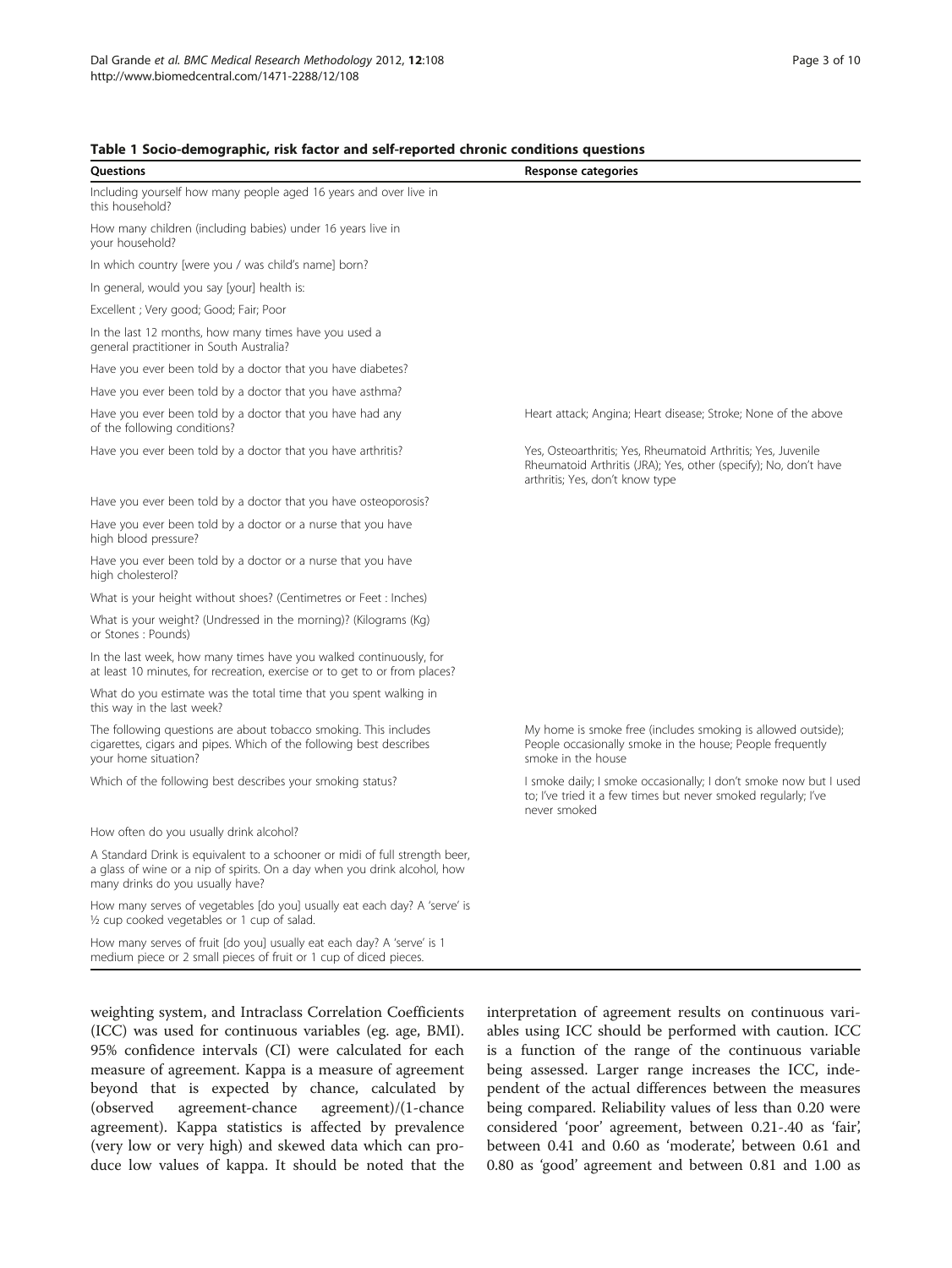'excellent' agreement [[25\]](#page-9-0). Data from the CATI system were analysed in SPSS version 17.0 [\[26\]](#page-9-0) and Stata (Version 9.0) [[27\]](#page-9-0).

Ethical approval for the project was obtained from University of Adelaide (ethics approval number H-182- 2009). All participants gave informed consent.

## Results

Overall  $n = 626$  respondents participated in SAMSS in November 2009 (response rate =  $64.9\%$ ), with  $n = 495$  $(89.8\%)$  of the people aged 16 years and over  $(n=551)$ willing to be recontacted. Every third participant was selected to be recontacted  $(n = 165)$ . In total 154 (93.3%) of those who were selected to be recontacted were reinterviewed.

Overall, 57.8% of participants of the retest study were female and the average age was 58 years (range 16 to 93). Table [2](#page-4-0) displays the demographic differences between those who were reinterviewed  $(n = 154)$  and those who did not want to be recontacted, eligible but not selected, and eligible and selected but were not reinterivewed  $(n = 397)$ .

Table [3](#page-5-0) presents estimates of reliability for all assessed variables. In general, reproducibility to demographic characteristics was extremely high especially for age (ICC 1.00); gender (κ 1.00); country of birth (κ 0.98); number of people in household aged 16 + (ICC 0.97) and number of people in household aged less than 16 years (ICC 0.99). Health service use, displayed good agreement with a correlation coefficient of 0.90. Overall health status displayed a moderate agreement beyond chance  $(\kappa_{w}$  0.60) but the observed agreement was 85.8%, which indicated that the kappa statistic was affected by the low proportion reporting 'poor' health.

Overall health conditions displayed excellent observed agreements (92% to 100%) and good to excellent agreement beyond chance. Data on diabetes showed the highest reliability with a kappa value of 1.00. Reliability was lowest for heart disease (κ 0.53) but had excellent observed agreement (96.8%) which would be due to the low prevalence of the condition (3.9% and 3.2%). Similarly other health conditions had kappa values (good to excellent agreement beyond chance) between 0.72 (asthma) and 0.80 (arthritis), and had excellent observed agreements. Again, the low prevalence of cardiovascular diseases (heart attack, angina and stroke) and osteoporosis affected the kappa statistic when the observed and expected agreements were excellent.

Overall health risk factors displayed fair to excellent agreement with the highest being a correlation coefficient value of 0.98 for BMI and lowest being a correlation coefficient of 0.47 for the total time (minutes) walking per week. Overall protective factors displayed fair to moderate agreement beyond chance in serves of vegetables per day ( $\kappa_{\rm w}$  0.50) and serves of fruit per day  $(\kappa_{w} 0.60).$ 

## **Discussion**

SAMSS has contributed to the monitoring of departmental issues, key risk factors and population trends in priority chronic disease and related areas thereby guiding investments, identifying target groups, providing important program and policy information, and assessing outcomes. Potential bias from differing probabilities of selection in the sample is addressed by weighting by age, gender, probability of selection in the household, and area of residence to the most recent estimates of residential population, derived from census data by the Australian Bureau of Statistics. Additional bias may result if the questions are not reliable, that is the questionnaire will not always result in the same response when repeatedly administered to the same respondents. Undertaking this study to determine this source of bias determined that substantial to almost perfect reliability for the questions asked in SAMSS that were tested. These findings are consistent with published literature of BRFSS survey questions [\[1](#page-8-0)-[6\]](#page-9-0) and a previous reliability study of health survey questions asked in South Australia [\[7](#page-9-0)].

The high level of reliability for demographic variables reflects survey administration protocols which ensured that the respondent was in fact the original respondent, resulting in excellent agreement beyond chance on sex and age. The small variation in household composition would be expected in a random sample of the population over such a short time frame. This finding is consistent with our previous reliability study [\[7](#page-9-0)] and BRFSS study [[3\]](#page-8-0).

It is reasonable to expect some variation between surveys for behavioural related variables such as physical activity, smoking or alcohol consumption, with a change between surveys leading to a lower level of agreement for these variables. This retest was performed a minimum of 13 days following the initial survey (mean 16.8; SD 3.6). This length was long enough so that respondents were not expected to have remembered the answers that they gave to the first survey and also unlikely that answers would change significantly, making it possible that the two surveys could be considered independent. Despite this reasoning, real changes could have occurred between interviews, which would weaken the reliability estimates. Notwithstanding, any differences could be the result of social desirability and the subjective need to report knowledge rather than actual behaviour. This could explain the lower kappa scores for smoking status (κ 0.81) smoking situation at home (κ 0.59) and alcohol consumption (reliability values from 0.66 to 0.75). Our results for smoking status, which had an observed agreement of 89.0%, is similar to our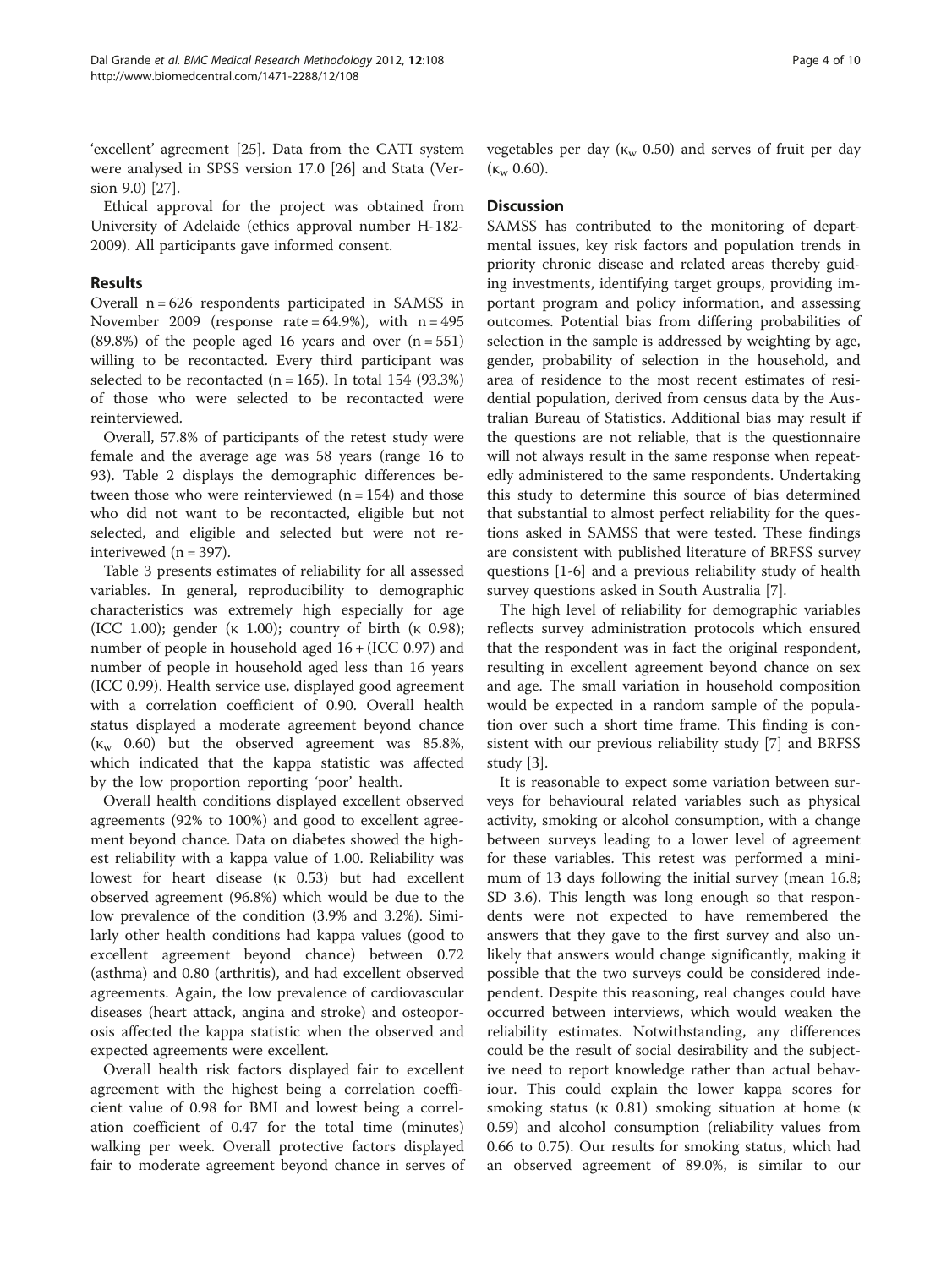|                                | <b>Retest Participants</b> |       |     | Did not participated in retest <sup>a</sup> |      |
|--------------------------------|----------------------------|-------|-----|---------------------------------------------|------|
|                                | n                          | $\%$  | n   | $\%$                                        |      |
| Sex                            |                            |       |     |                                             | 0.64 |
| Male                           | 65                         | 42.2  | 159 | 40.1                                        |      |
| Female                         | 89                         | 57.8  | 238 | 60.0                                        |      |
| Age group                      |                            |       |     |                                             | 0.25 |
| 16 to 34 years                 | 16                         | 10.4  | 56  | 14.1                                        |      |
| 35 to 54 years                 | 33                         | 21.4  | 100 | 25.2                                        |      |
| $55 + \gamma$ ears             | 105                        | 68.2  | 241 | 60.7                                        |      |
| Household income               |                            |       |     |                                             | 0.34 |
| Up to \$20,000                 | 40                         | 26.0  | 74  | 18.6                                        |      |
| \$20,001 to \$40,000           | 30                         | 19.5  | 79  | 19.9                                        |      |
| \$40,001 to \$60,000           | 15                         | 9.7   | 57  | 14.4                                        |      |
| \$60,001 to \$80,000           | 17                         | 11.0  | 39  | 9.8                                         |      |
| \$80,001 or more               | 32                         | 20.8  | 83  | 20.9                                        |      |
| Not stated                     | 20                         | 13.0  | 65  | 16.4                                        |      |
| <b>Employment status</b>       |                            |       |     |                                             | 0.60 |
| Full time employed             | 48                         | 31.2  | 101 | 25.4                                        |      |
| Part time employed             | 25                         | 16.2  | 71  | 17.9                                        |      |
| Unemployed                     | 4                          | 2.6   | 10  | 2.5                                         |      |
| Economically inactive          | 77                         | 50.0  | 215 | 54.2                                        |      |
| <b>Highest education level</b> |                            |       |     |                                             | 0.36 |
| Degree or higher               | 29                         | 18.8  | 81  | 20.4                                        |      |
| Trade/certificate/diploma      | 43                         | 27.9  | 88  | 22.2                                        |      |
| No schooling to secondary      | 82                         | 53.3  | 228 | 57.4                                        |      |
| Area of Residence              |                            |       |     |                                             | 0.67 |
| Metropolitan Adelaide          | 100                        | 64.9  | 267 | 67.2                                        |      |
| <b>SA Country</b>              | 54                         | 35.1  | 130 | 32.8                                        |      |
|                                | 154                        | 100.0 | 397 | 100.0                                       |      |

<span id="page-4-0"></span>

| Table 2 Demographic variables among the retest study participants and those who did not participated in retest |
|----------------------------------------------------------------------------------------------------------------|
| study, 16 years and over, South Australia, Australia                                                           |

 $NS = P > 0.005$  using Chi Square.

a: Non-retest participants (16+ years) included participants who did not wish to be recontacted at initial interview, eligible participants but not selected for retest study, and eligible participants who were selected but did not complete retest inteview.

previous study (κ 0.92) and other studies with kappa values of current smoking of 0.85 [\[3](#page-8-0)], 0.90 [[4\]](#page-8-0) and 0.83 [[5\]](#page-9-0). Smoking situation at home had moderate agreement beyond chance (κ 0.59) but the observed agreement (96.1%) was excellent. This low kappa value would be due to the responses to the categories being close to 0% or 100% which affects the kappa statistic. The results for alcohol consumption had moderate agreement beyond chance which was similar to our previous finding [\[7](#page-9-0)]. Similar to smoking, the risk of harm to health due to alcohol consumption had a weighted kappa value of 0.66 but high observed agreement of 95.0%. This suggests that smoking status and alcohol consumption are relatively reliable due to the excellent observed agreement despite the moderate kappa values. The total time estimated

walking had the lowest level of agreement (ICC 0.47) which was similar to another Australian study which had reliability score of 0.56 [[28\]](#page-9-0) and our previous study  $(k=0.54 95\% \text{ CI } 0.37-0.70)$  and other BRFSS study [\[4](#page-8-0)] with kappa values of 0.54 for sedentary lifestyle and 0.56 for inactivity. The fair agreement could be due to a real change in total time walking between the two interviews or the ability to recall actual time on walking was not good. It should be noted that outliers can greatly influence the ICC producing low values and the possibility of converting the values to categories can result in a higher reliability values [\[29\]](#page-9-0).

Similarly, while questions relating to self-reported risk factors such as fruit and vegetable consumption showed only fair to moderate agreement beyond chance this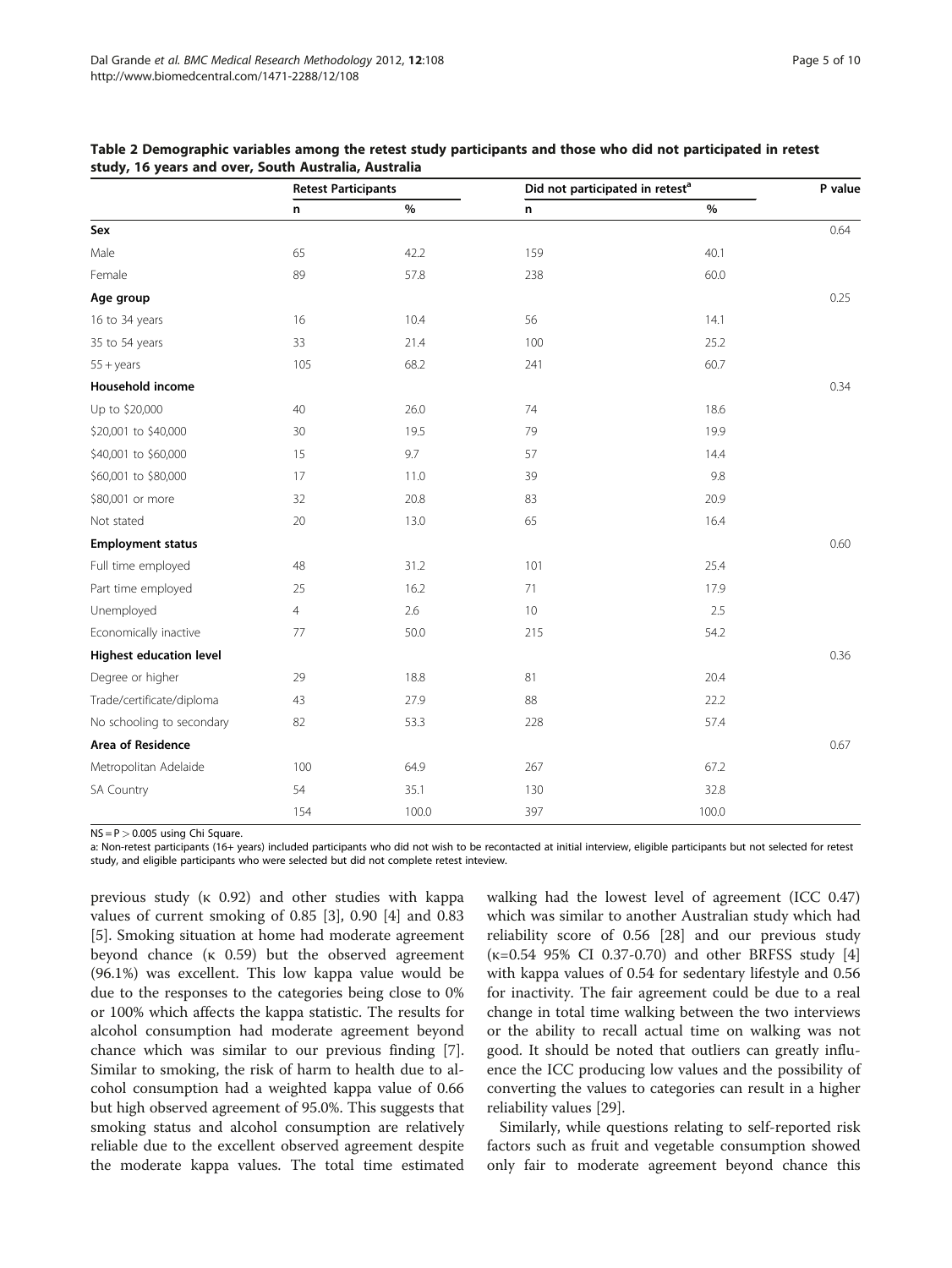|                                                     | Response at 1st<br>interview (%) | Response at 2nd<br>interview (%) | Observed<br>Agreement<br>(%) | <b>Expected</b><br>Agreement<br>(%) |                    | <b>Reliability value</b> |
|-----------------------------------------------------|----------------------------------|----------------------------------|------------------------------|-------------------------------------|--------------------|--------------------------|
| Age                                                 |                                  |                                  |                              |                                     | ICC                | 1.00                     |
| 16-34 years                                         | 10.4                             | 10.4                             |                              |                                     |                    |                          |
| 35-54 years                                         | 21.4                             | 21.4                             |                              |                                     |                    |                          |
| 55 years and over                                   | 68.2                             | 68.2                             |                              |                                     |                    |                          |
| Gender                                              |                                  |                                  | 100.0                        | 51.2                                | Kappa              | 100.0                    |
| Male                                                | 42.2                             | 42.2                             |                              |                                     |                    |                          |
| Female                                              | 57.8                             | 57.8                             |                              |                                     |                    |                          |
| Number of people in household aged 16 +             |                                  |                                  |                              |                                     | ICC                | $0.97$ $(0.97 - 0.98)$   |
| Number of people in household aged < 16             |                                  |                                  |                              |                                     | ICC                | $0.99(0.99 - 1.00)$      |
| Region of birth                                     |                                  |                                  | 99.4                         | 62.1                                | Kappa              | $0.98$ (0.95 - 0.99)     |
| Oceania and Antarctica                              | 76.6                             | 77.3                             |                              |                                     |                    |                          |
| North West Europe                                   | 16.9                             | 16.2                             |                              |                                     |                    |                          |
| Southern and Eastern Europe                         | 2.6                              | 2.6                              |                              |                                     |                    |                          |
| North East Asia                                     | 0.6                              | 0.6                              |                              |                                     |                    |                          |
| Southern and Central Asia                           | 1.9                              | 1.9                              |                              |                                     |                    |                          |
| Americas                                            | 1.3                              | 1.3                              |                              |                                     |                    |                          |
| Health service used in last 4 weeks                 |                                  |                                  |                              |                                     |                    |                          |
| Mean (sd)                                           | 4.7 (4.917)                      | 4.8 (5.937)                      |                              |                                     | ICC                | $0.90$ $(0.86 - 0.93)$   |
| Range                                               | $0 - 30$                         | $0 - 52$                         |                              |                                     |                    |                          |
| Number of times provided                            | 95.5                             | 99.4                             |                              |                                     |                    |                          |
| Not stated                                          | 4.5                              | 0.6                              |                              |                                     |                    |                          |
| <b>HEALTH STATUS</b>                                |                                  |                                  |                              |                                     |                    |                          |
| Overall health status                               |                                  |                                  | 85.8                         | 64.3                                | Weighted           | $0.60$ $(0.46 - 0.75)$   |
| Excellent                                           | 13.0                             | 13.0                             |                              |                                     | Kappa <sup>a</sup> |                          |
| Very good                                           | 36.4                             | 39.6                             |                              |                                     |                    |                          |
| Good                                                | 31.8                             | 34.4                             |                              |                                     |                    |                          |
| Fair                                                | 16.2                             | 9.7                              |                              |                                     |                    |                          |
| Poor                                                | 2.6                              | 3.2                              |                              |                                     |                    |                          |
| Health conditions (ever been diagnosed by a doctor) |                                  |                                  |                              |                                     |                    |                          |
| Asthma (ever)                                       | 14.3                             | 13.0                             | 93.5                         | 76.4                                | Kappa              | $0.72$ (0.56 - 0.87)     |
| <b>Diabetes</b>                                     | 8.4                              | 8.4                              | 100.0                        | 84.5                                | Kappa              | 1.00                     |
| Arthritis                                           | 26.0                             | 27.3                             | 92.2                         | 60.9                                | Kappa              | $0.80$ (0.693 - 0.91)    |
| Heart attack                                        | 6.5                              | 6.5                              | 97.4                         | 87.9                                | Kappa              | $0.79$ (0.583 - 0.99)    |
| Angina                                              | 3.2                              | 4.5                              | 98.7                         | 92.5                                | Kappa              | $0.83$ (0.592 - 0.99)    |
| Heart disease                                       | 3.9                              | 3.2                              | 96.8                         | 93.1                                | Kappa              | $0.52$ (0.17 - 0.89)     |
| Stroke                                              | 2.6                              | 1.9                              | 99.4                         | 95.6                                | Kappa              | $0.85$ (0.57 - 0.99)     |
| Osteoporosis                                        | 7.1                              | 5.8                              | 99.4                         | 87.9                                | Kappa              | $0.79$ $(0.58 - 0.99)$   |
| HEALTH-RELATED RISK FACTORS                         |                                  |                                  |                              |                                     |                    |                          |
| Ever been told by doctor or nurse you have          |                                  |                                  |                              |                                     |                    |                          |
| High blood pressure                                 | 35.1                             | 37.0                             | 91.6                         | 53.9                                | Kappa              | $0.82$ (0.72 - 0.91)     |
| High cholesterol                                    | 38.3                             | 37.7                             | 90.3                         | 52.9                                | Kappa              | $0.79$ $(0.69 - 0.89)$   |

## <span id="page-5-0"></span>Table 3 Reliability estimates on demographic, health risk factors and co-morbidity of people aged 16 years and over in South Australia, Australia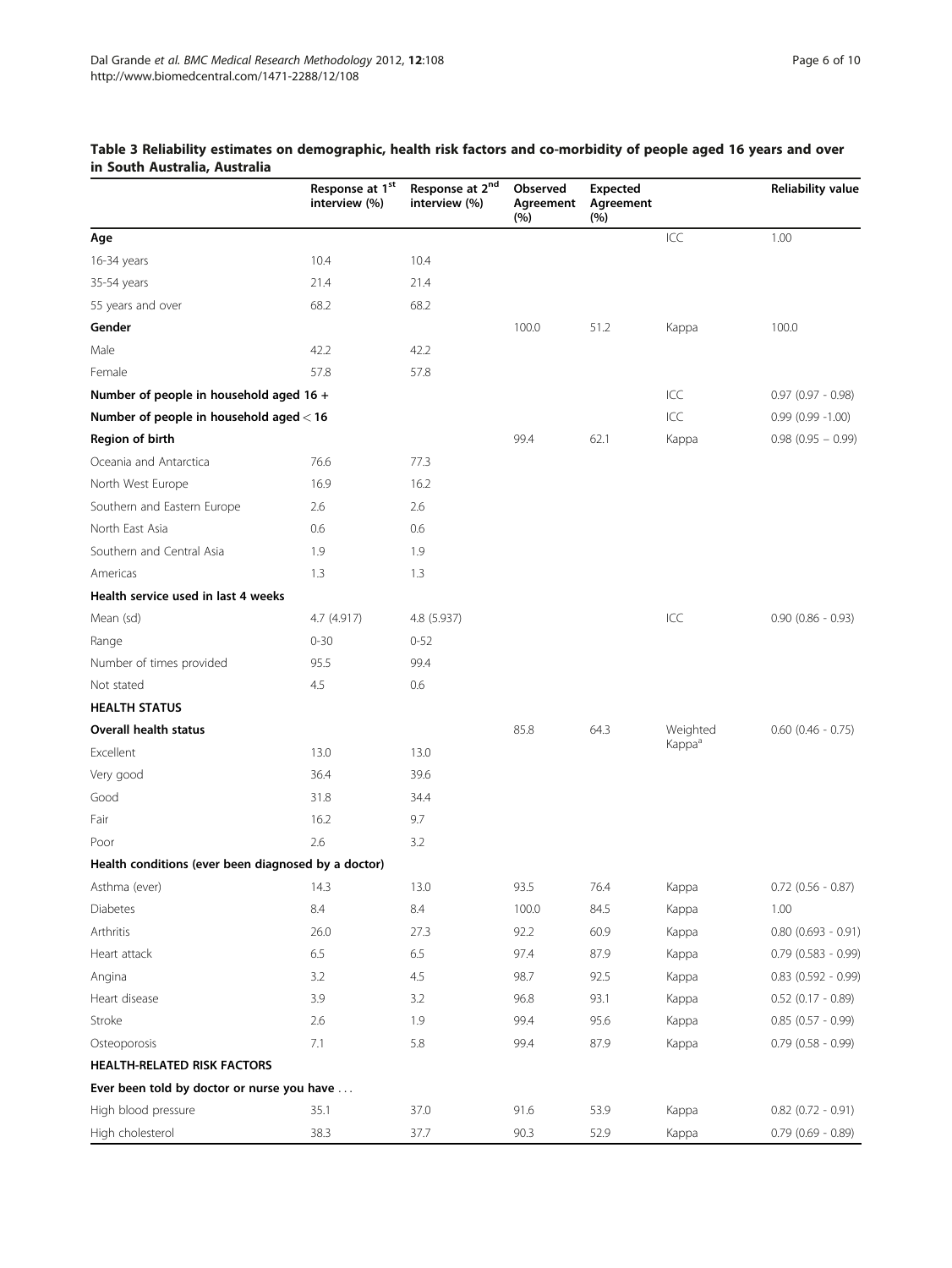| Height (cms)                                                   |               |               |      |      |                                    |                        |
|----------------------------------------------------------------|---------------|---------------|------|------|------------------------------------|------------------------|
| Mean (sd)                                                      | 169.6 (9.735) | 169.2 (9.429) |      |      | ICC                                | $0.97$ $(0.96 - 0.98)$ |
| Range                                                          | 147.3-193.0   | 147.3-193.0   |      |      |                                    |                        |
| Height provided                                                | 98.7          | 98.7          |      |      |                                    |                        |
| Not stated                                                     | 1.3           | 1.9           |      |      |                                    |                        |
| Weight (kgs)                                                   |               |               |      |      |                                    |                        |
| Mean (sd)                                                      | 77.3 (17.117) | 77.5 (17.150) |      |      | ICC                                | $1.00$ (0.99 - 1.00)   |
| Range                                                          | 44.5-151      | 44.5-150      |      |      |                                    |                        |
| Weight provided                                                | 96.8          | 96.1          |      |      |                                    |                        |
| Not stated                                                     | 3.2           | 3.9           |      |      |                                    |                        |
| BMI (derived) <sup>c</sup>                                     |               |               |      |      |                                    |                        |
| Mean (sd)                                                      | 26.7 (4.918)  | 27.1 (4.980)  |      |      | ICC                                | $0.98$ $(0.98 - 0.99)$ |
| Range                                                          | 17.1-47.8     | 18.5-47.5     |      |      |                                    |                        |
| <b>BMI</b> calculated                                          | 96.1          | 95.4          |      |      |                                    |                        |
| Not stated                                                     | 3.9           | 4.6           |      |      |                                    |                        |
| <b>Body Mass Index (derived)</b>                               |               |               | 97.9 | 70.2 | Weighted                           | $0.93$ $(0.75 - 1.00)$ |
| Underweight (<18.5)                                            | 0.7           |               |      |      | Kappa <sup>a</sup>                 |                        |
| Normal ( $>$ = 18.5 & < 25)                                    | 43.5          | 40.4          |      |      |                                    |                        |
| Overweight ( $> = 25$ & $<$ 30)                                | 32.0          | 34.2          |      |      |                                    |                        |
| Obese $(>=30)$                                                 | 23.8          | 25.3          |      |      |                                    |                        |
| Which best describes your home smoking situation               |               |               | 96.1 | 86.0 | Kappa                              | $0.59$ $(0.33 - 0.85)$ |
| My home is smoke free (includes<br>smoking is allowed outside) | 94.2          | 94.3          |      |      |                                    |                        |
| People occasionally smoke in the house                         | 3.9           | 3.8           |      |      |                                    |                        |
| People frequently smoke in the house                           | 1.9           | 1.9           |      |      |                                    |                        |
| Which of the following describes your smoking status           |               |               | 84.4 | 38.2 | Kappa                              | $0.75$ $(0.66 - 0.84)$ |
| I smoke daily                                                  | 8.4           | 7.8           |      |      |                                    |                        |
| I smoke occasionally                                           | 2.6           | 3.9           |      |      |                                    |                        |
| I don't smoke now but I used to                                | 27.3          | 29.2          |      |      |                                    |                        |
| I've tried it a few times but<br>never smoked regularly        | 6.5           | 6.5           |      |      |                                    |                        |
| I've never smoked                                              | 55.2          | 52.6          |      |      |                                    |                        |
| Smoking status (derived)                                       |               |               | 89.0 | 42.4 | Kappa                              | $0.81$ $(0.72 - 0.89)$ |
| Smoker                                                         | 55.2          | 52.6          |      |      |                                    |                        |
| Ex-smoker                                                      | 33.8          | 35.7          |      |      |                                    |                        |
| Non-smoker                                                     | 11.0          | 11.7          |      |      |                                    |                        |
| <b>Alcohol consumption</b>                                     |               |               |      |      |                                    |                        |
| Number of days a week drink alcohol                            |               |               | 83.0 | 37.5 | Weighted Kappab 0.75 (0.64 - 0.85) |                        |
| Don't drink alcohol                                            | 20.1          | 25.3          |      |      |                                    |                        |
| Less than once per week                                        | 26.0          | 18.8          |      |      |                                    |                        |
| 1                                                              | 14.9          | 18.2          |      |      |                                    |                        |
| $\overline{c}$                                                 | 11.7          | 9.1           |      |      |                                    |                        |
| 3                                                              | 5.8           | 8.4           |      |      |                                    |                        |
| 4                                                              | 3.2           | $3.2\,$       |      |      |                                    |                        |

## Table 3 Reliability estimates on demographic, health risk factors and co-morbidity of people aged 16 years and over in South Australia, Australia (Continued)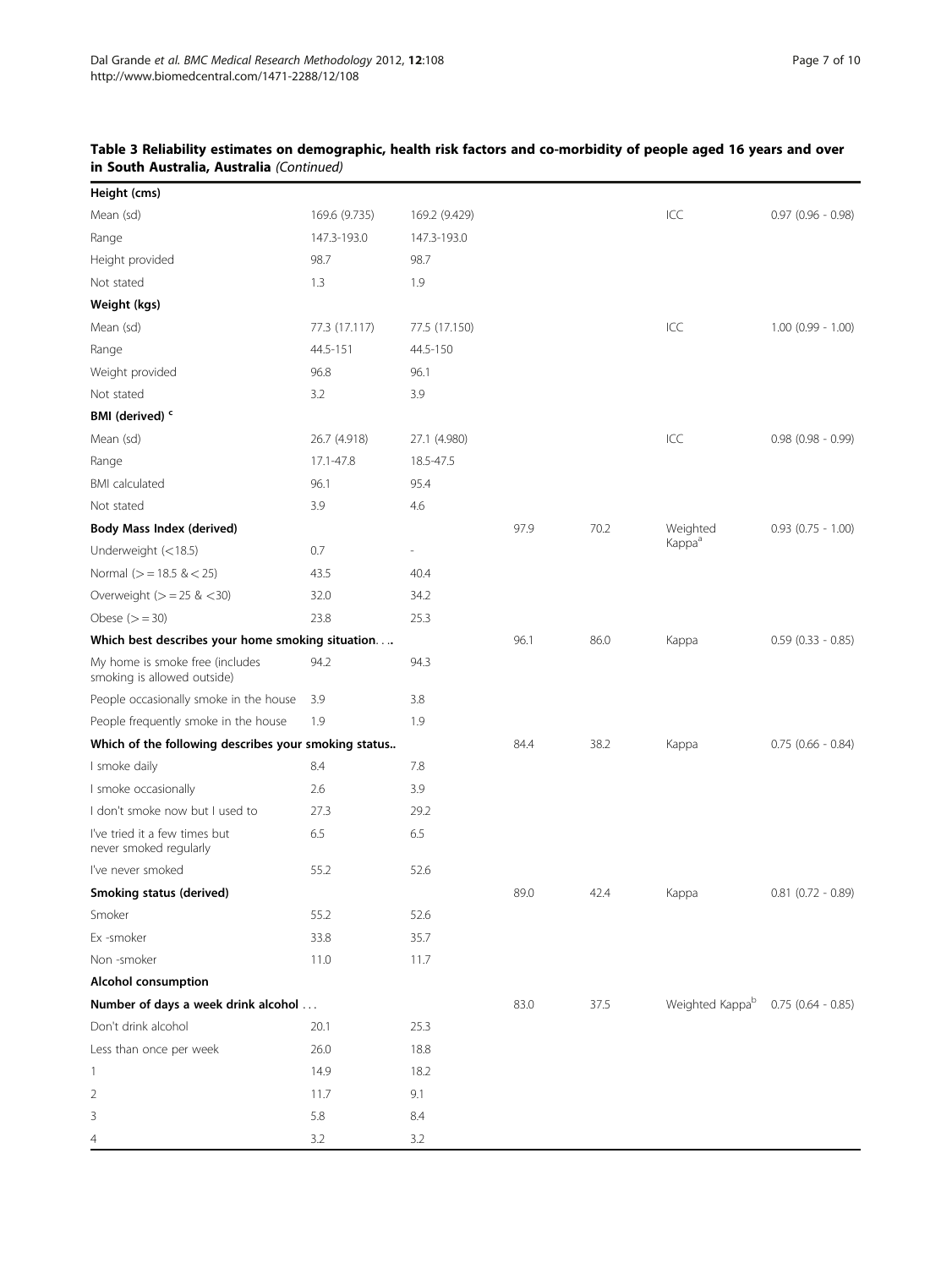| 5                                                                | 4.5           | 6.5          |      |      |                    |                        |
|------------------------------------------------------------------|---------------|--------------|------|------|--------------------|------------------------|
| 6                                                                | 0.6           | 1.3          |      |      |                    |                        |
| $\overline{7}$                                                   | 13.0          | 9.1          |      |      |                    |                        |
| Number of standard drinks per day when drinking                  |               |              |      |      | ICC                | $0.75$ $(0.63 - 0.83)$ |
| Mean (sd)                                                        | 2.5(2.562)    | 2.3(2.013)   |      |      |                    |                        |
| Range                                                            | $1 - 20$      | $1 - 12$     |      |      |                    |                        |
| Number of drinks provided                                        | 100.0         | 100.0        |      |      |                    |                        |
| Not stated                                                       |               |              |      |      |                    |                        |
| Risk to health due to alcohol consumption (short term) (derived) |               |              | 95.0 | 85.3 | Weighted Kappab    | $0.66$ $(0.45 - 0.87)$ |
| Non-drinker                                                      | 20.1          | 25.3         |      |      |                    |                        |
| Low risk                                                         | 54.5          | 51.3         |      |      |                    |                        |
| Risky                                                            | 23.4          | 20.8         |      |      |                    |                        |
| High risk                                                        | 1.9           | 2.6          |      |      |                    |                        |
| Serves vegetables per day                                        |               |              |      |      | ICC                | $0.64$ $(0.50 - 0.74)$ |
| Mean (sd)                                                        | 3.0 (1.453)   | 3.0(1.600)   |      |      |                    |                        |
| Range                                                            | $0.5 - 8.0$   | $0 - 8.0$    |      |      |                    |                        |
| Serves per day provided                                          | 100.0         | 98.7         |      |      |                    |                        |
| Not stated                                                       |               | 1.3          |      |      |                    |                        |
| 1 or less serves (derived)                                       | 14.3          | 17.1         | 93.2 | 86.2 | Weighted           | $0.50$ $(0.32 - 0.69)$ |
| 2 to 4 serves                                                    | 69.5          | 66.4         |      |      | Kappa <sup>a</sup> |                        |
| 5 or more serves                                                 | 16.2          | 16.4         |      |      |                    |                        |
| Serves fruit per day                                             |               |              |      |      | ICC                | $0.83$ $(0.77 - 0.88)$ |
| Mean (sd)                                                        | 1.7(1.034)    | 1.6(1.069)   |      |      |                    |                        |
| Range                                                            | $0 - 8.0$     | $0 - 8.0$    |      |      |                    |                        |
| Serves per day provided                                          | 100.0         | 100.0        |      |      |                    |                        |
| Not stated                                                       |               |              |      |      |                    |                        |
| None to 1 serves (derived)                                       | 46.1          | 54.5         | 96.0 | 89.0 | Weighted           | $0.60$ $(0.45 - 0.76)$ |
| 2 or more serves                                                 | 53.9          | 45.5         |      |      | Kappa <sup>a</sup> |                        |
| Total time walking in a week (mins)                              |               |              |      |      | ICC                | $0.47$ $(0.27 - 0.61)$ |
| Mean (sd)                                                        | 120.4 (163.3) | 99.3 (163.1) |      |      |                    |                        |
| Range                                                            | $0 - 1200$    | $0 - 1260$   |      |      |                    |                        |
| Minutes/hours per week provided                                  | 100.0         | 97.4         |      |      |                    |                        |
| Not stated                                                       |               | 2.6          |      |      |                    |                        |

#### Table 3 Reliability estimates on demographic, health risk factors and co-morbidity of people aged 16 years and over in South Australia, Australia (Continued)

Note : ICC Intraclass correlation coefficient.

a: weighting system used: 1 (perfect agreement), 0.8 (difference of 1 category) and 0 (difference of 2 to 4 categories).

b: weighting system used: 1 (perfect agreement), 0.9 (difference of 1 category) and 0 (difference of 2 to 8).

c: only calculated for respondents aged 18 years and over  $(n = 153)$ .

could be due to changes in behaviour following the first interview. However in both cases, the number of serves of both fruit and vegetables appeared to decrease following the first survey. It is also possible that participants modified their answers the second time due to providing social desirable or knowledge answers as a result of major advertising campaigns, Go for  $2&5^{\circ\circ}$ , that was conducted in SA and other states to promote the

recommended 2 serves of fruit and 5 serves of vegetables per day. Or participants do not have the ability to recall all of the fruit or vegetables consumed per day or to quantify fruit and vegetables into serve sizes.

Somewhat unexpected is the excellent reliability for height, weight and BMI (ICC ranging from 0.97 to 1.00), and the excellent observed agreement (97.9%) and agreement beyond chance in the derived BMI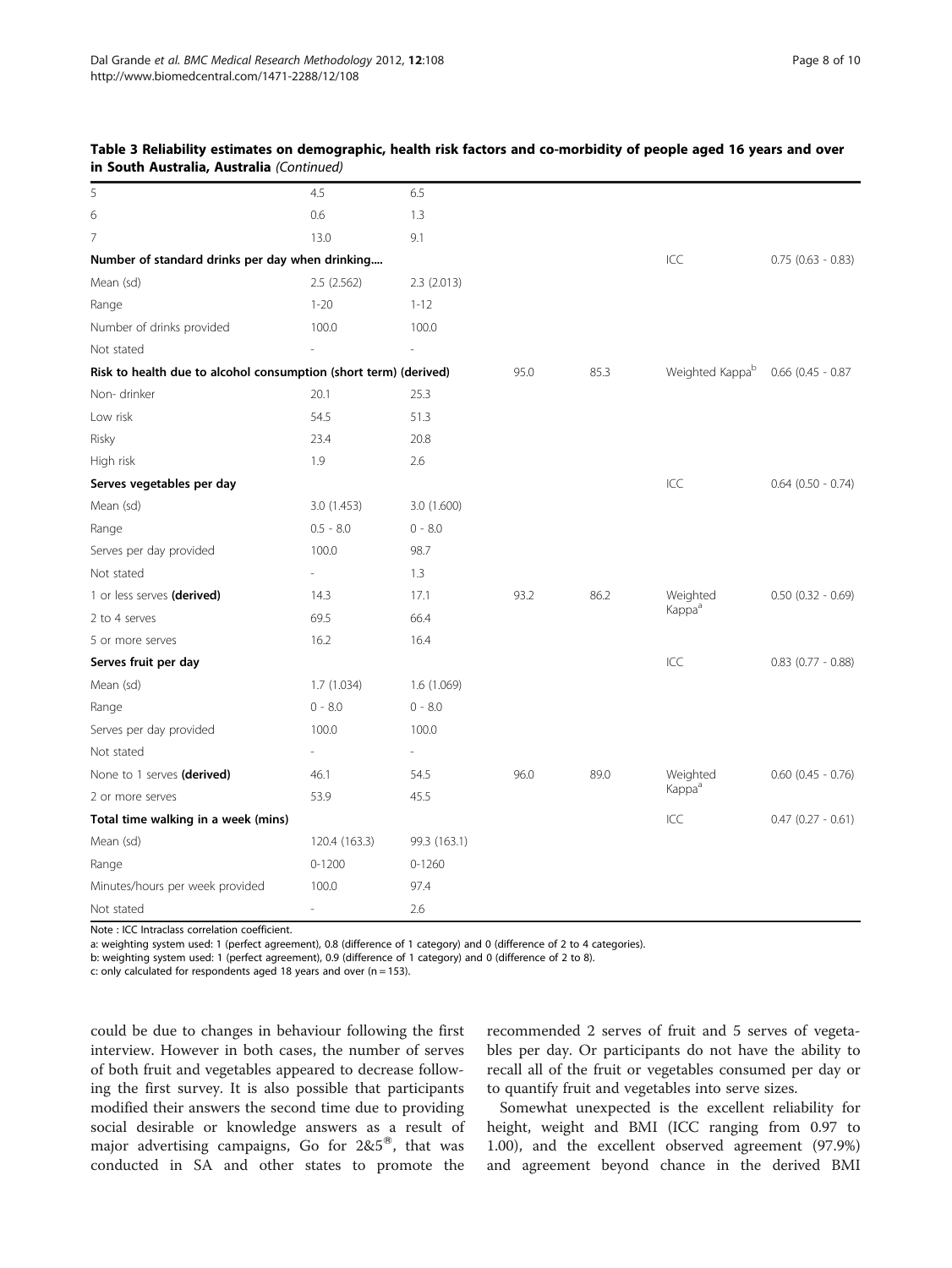<span id="page-8-0"></span>categories ( $\kappa_{w}$  0.93). These results are consistent with our previous study which the weighted kappa value for the BMI categories had of 0.89 (95% CI 0.84-0.92) [\[7](#page-9-0)] and a BRFSS study which reported excellent reliability for height, weight and BMI (Pearson's  $r$  0.84 to 0.94). We have previously addressed the reliability of selfreported height and weight when compared to clinic measurements [\[30\]](#page-9-0) but this study has shown that BMI, as a broad measurement of adiposity, is reliable when collecting self-reported data over the telephone.

The questions relating to chronic condition variables, and high blood pressure and cholesterol displayed excellent observed agreements and good to excellent agreement beyond chance with the exception of heart disease. As stated previously, the low prevalence of heart disease affects the kappa statistic when the observed and expected agreements were shown to be excellent. Hence the questions to obtain prevalence estimates on health conditions, and high blood pressure and cholesterol are reliable in telephone surveys. Health service use displayed excellent agreement and one would expect some variation in the time period of this study. Overall health status use had moderate agreement by chance (κ 0.60) but good observed agreement (85.8%). The kappa value is lower than a BRFSS study (κ 0.75). This low kappa value found in this study could be partly because the respondent's health could have changed between the two time periods and the low proportion reporting 'poor' health which affects the kappa statistic.

Weaknesses of the study include the possible bias from a willingness to participate, although comparison with SAMSS November sample does not indicate this to be the case. In addition, the retest data were not weighted so any prevalence estimates should be used with the utmost caution. Although telephones are connected to a large number of Australian households, not all are listed in the EWP (mobile only households and silent numbers). In 2008 in South Australia, 9% of households are mobile only and 69% of households do not have their landline or mobile number listed in EWP [[31\]](#page-9-0). Previous work undertaken in 1999 has shown that inclusion of unlisted landline numbers in the sampling did not impact on the health estimates [\[32](#page-9-0)]. However, mobile only households are increasing in South Australia and following international trends, and a very small proportion (7%) elect to have their mobile number listed in EWP [[31\]](#page-9-0). Presently, the exclusion of this group from the current sampling frame may be small in relation to the health estimates obtained using EWP. However, the characteristics of people living in mobile-only households are distinctly different and the rising proportion in the number of mobile-only households is not uniform across all groups in the community. Given these sampling issues, there is potential bias in the results obtained in this study.

The response rate of nearly 65% is moderately acceptable for this type of survey but the potential for survey non-response bias is acknowledged. Response rates are declining in surveys based on all forms of interviewing [\[33\]](#page-9-0) as people have become more active in protecting their privacy. The growth of telemarketing has disillusioned the community and diminished the success of legitimate social science research by means of telephone-based surveys.

#### Conclusion

This study has shown that there is a high level of reliability associated with the 20 questions routinely asked in a regular SA risk factor and chronic disease surveillance system. Although high reliability levels were apparent it should be remembered that this does not equate to high validity. Further studies are required to establish the validity of the some of the questions asked in telephone surveys such as SAMSS. Nevertheless we conclude that these questions provide a reliable tool for assessing these indictors using the telephone as the data collection method.

#### Abbreviations

SA: South Australia; SAMSS: South Australian Monitoring and Surveillance System; CATI: Computer Assisted Telephone Interviewing; EWP: Electronic White Pages; BMI: Body mass index; BRFSS: Behavioral Risk Factor Surveillance System; ICC: Intraclass Correlation Coefficients; SD: Standard deviation; CI: Confidence intervals; κ: Cohen's kappa statistic; SPSS: Statistical Package for Social Sciences.

#### Competing interests

The authors declared that they have no competing interests.

#### Authors' contribution

EDG, Participated in the design and co-ordination of the study, performed statistical analyses, drafted the manuscript. SF, Participated in the design and co-ordination of the study and involved in the drafting of the manuscript. AWT, Participated in the design and co-ordination of the study, drafted the manuscript. All authors read and approved the final manuscript.

#### Acknowledgement

SAMSS is owned by SA Health, South Australia, Australia. All collected source data are maintained and managed by Population Research and Outcomes Studies, University of Adelaide. The opinions expressed in this work are those of the authors and may not represent the position or policy of SA Health.

#### Received: 7 December 2011 Accepted: 28 June 2012 Published: 26 July 2012

#### References

- 1. Andresen EM, Catlin TK, Wyrwich KW, Jackson Thompson J: Retest reliability of surveillance questions on health related quality of life. J Epidemiol Community Health 2003, 57:339–343.
- 2. Brownson RC, Jackson-Thompson J, Wilkerson JC, Kiani F: Reliability of information on chronic disease risk factors collected in the Missouri Behavioral Risk Factor Surveillance System. Epidemiology 1994, 5:545–549.
- 3. Shea S, Stein AD, Lantigua R, Basch CE: Reliability of the Behavioral Risk Factor Survey in a triethnic population. Am J Epidemiol 1991, 133:489-500.
- 4. Stein AD, Courval JM, Lederman RI, Shea S: Reproducibility of responses to telephone interviews: demographic predictors of discordance in risk factor status. Am J Epidemiol 1995, 141:1097–1106.